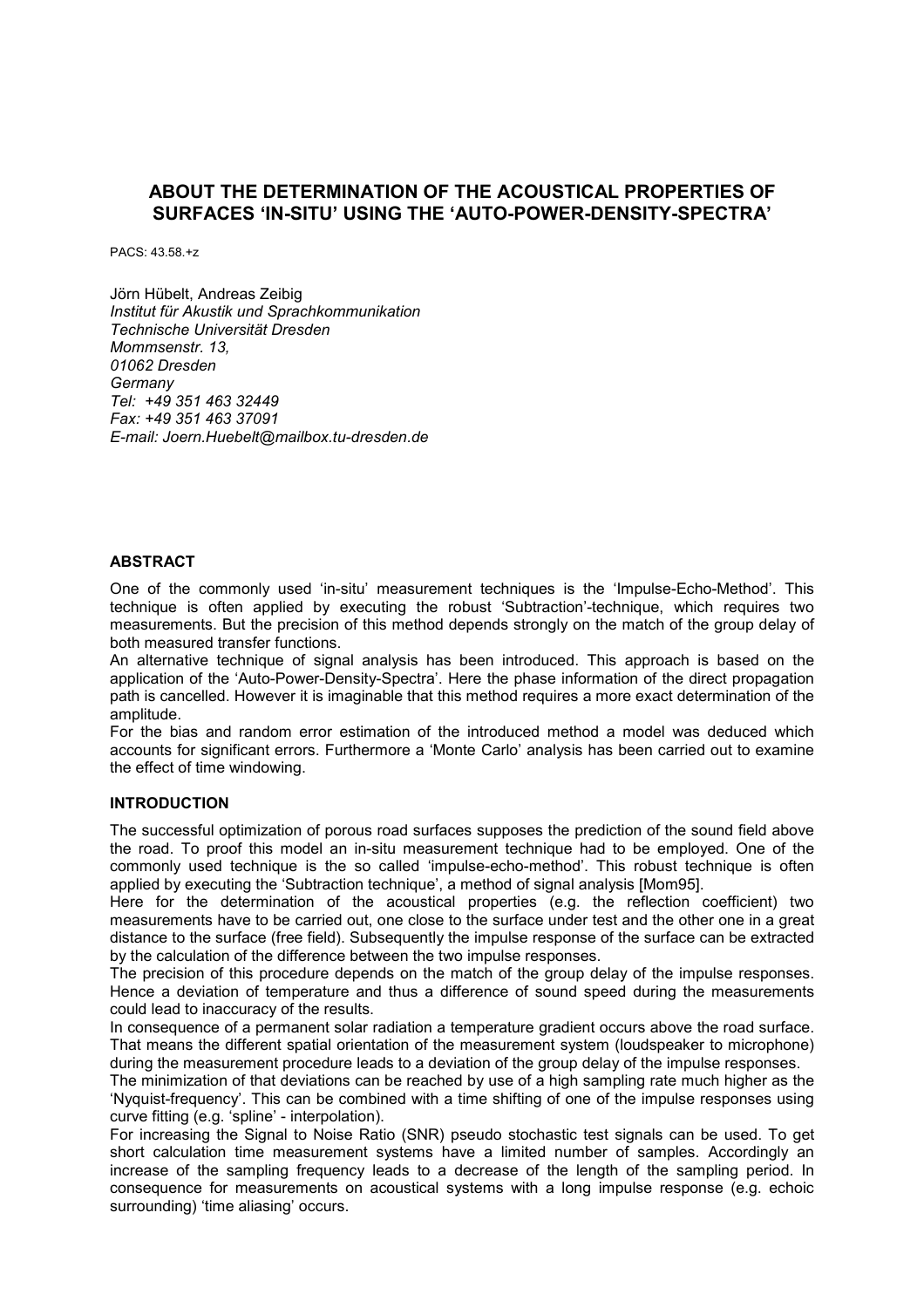To avoid the requirement of very high sampling frequencies a technique of signal analysis has been developed whose accuracy is nearly independent on the aforementioned mismatch of time delay. Its mathematical description bases on the ratio of 'Auto Power Density Spectra' (PDS) of both impulse responses.

The accuracy of that extraction technique has been studied in regard to the measurement of the reflection coefficient of road surfaces.

An analytical description of the random and the bias error for the 'PDS'- and the 'Subtraction' technique has been developed using the law of error propagation. In addition to it a 'Monte Carlo' analysis has been carried out to examine the effect of the time-windowing.

#### **SOME BASIC PREDEFINITIONS**



Figure 1: The measurement set up.

assumption for the sound field; distance of the loud speaker to the surface under test: In this examinations the angle of incidence shall be perpendicular to the surface under test. Hence it for a sufficient distance of the loud speaker to the surface under test *rs* (see Figure 1) and a small active area ('Fresnel Zones') [Boul97] the incident sound wave can be assumed as flat. For clarity the size of the active area is reciprocally proportional to the considered frequency.

distance of microphone to the surface under test, small active surface ('Fresnel-Zones'):

The total pressure  $p_t$  received at the microphone can be written as

$$
p_t(t) = p_{rd}(t) + \sum_n p_{rrn} * h_n(t - \tau_n) \qquad n = (1, 2, 3...)
$$
 (1)

Where  $*$  denotes the convolution,  $p_{rel}$  the impulse response of the direct propagating path,  $p_{rel}$  the impulse reflected from the surface under test and  $p_{rr(n+1)}$  the reflections from surrounding surfaces (reverberation, echo). In Equation (1) the extraneous background noise is neglected. Furthermore the length of propagating path  $r_{r1}$  can be easily calculated by  $(r_{r1}=2r_s-r_d)$ .

The reflection coefficient is by definition the ratio of the reflected to the incident sound pressure in frequency domain. That means using a geometrical spreading factor the reflection coefficient can be determined using the ratio of  $P_{rr1}(\omega)$  to  $P_{rd}(\omega)$ .

The reflected part has to be extracted by time windowing. Here the inverse ratio of the lower cut off frequency  $f_{c}$  to the length of time window requires:

$$
\tau_n - \tau_1 > \frac{1}{f_{\text{cl}}} \qquad n \ge 2 \tag{2}
$$

Therefore a sufficient lower cut of frequency requires short distances of the microphone to the surface under test (in the most cases the distance to the surrounding surfaces is invariant):

$$
r_d \approx r_{r1} \tag{3}
$$

This premise is in accordance to the requirement for a small active surface ('Fresnel Zones').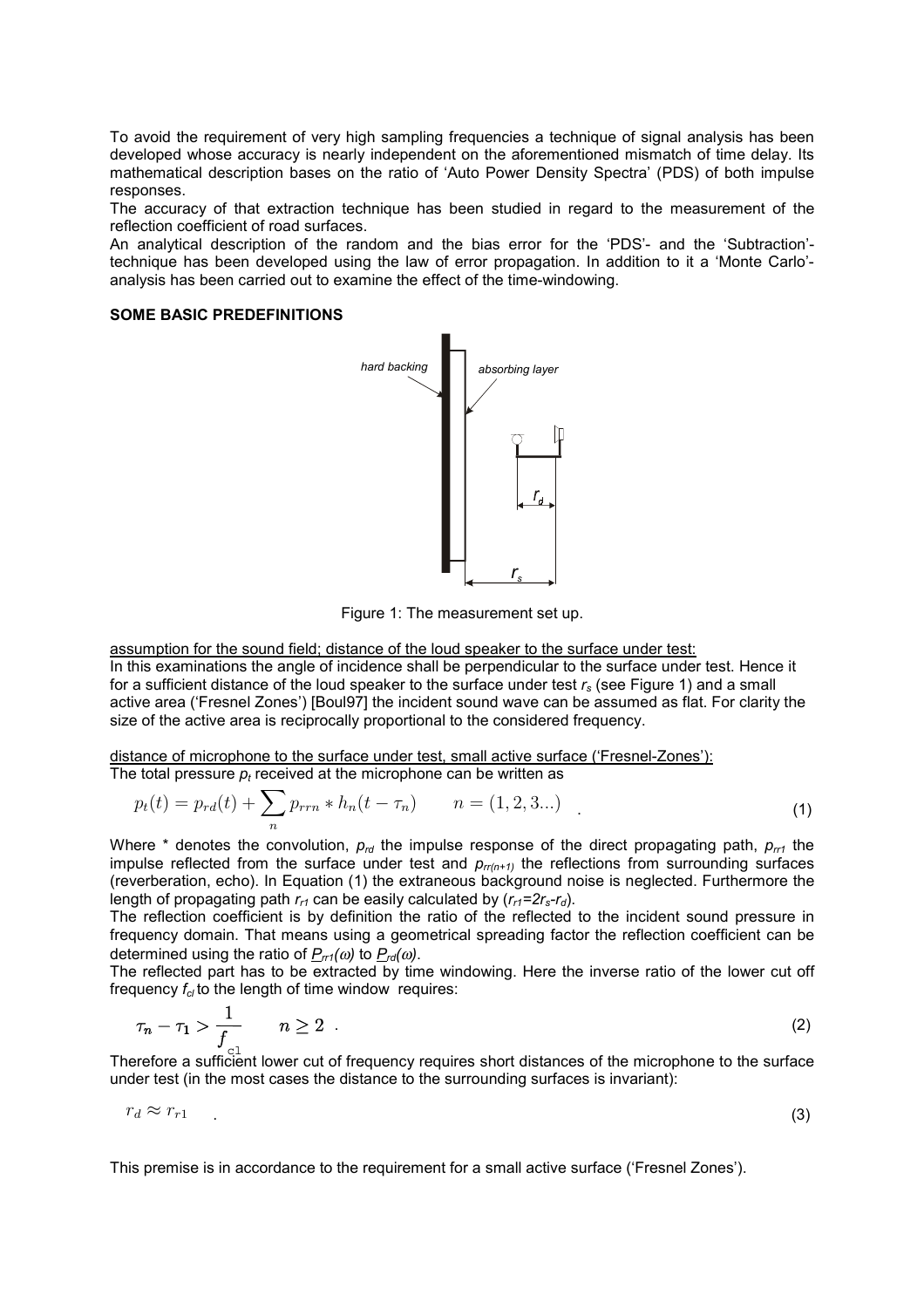#### **THE DERIVATION OF 'PDS' THE TECHNIQUE**

In 1984 Bolten et. al. [Bol84] suggests an extraction technique using the complex cepstrum. Here an ideal windowed impulse response of the system described in Equ. (1) is supposed (*n=1*). The fourier transform of that impulse response is:

$$
\underline{P}_{t}(\omega) = \underline{P}_{r_d}(\omega) \cdot \left(1 + \frac{\underline{P}_{r_{r1}}(\omega)}{\underline{P}_{r_d}(\omega)} \cdot \underline{H}(\omega) \cdot e^{-j\omega\tau}\right) \tag{4}
$$

By applying the squared modulus and the natural logarithm Equation (4) yields to:

$$
ln|\underline{P}_t(\omega)|^2 = ln|\underline{P}_{r_d}(\omega)|^2 + ln\left(1 + \frac{\underline{P}_{r_{r1}}(\omega)}{\underline{P}_{r_d}(\omega)} \cdot \underline{H}(\omega) \cdot e^{-j\omega\tau}\right) + ln\left(1 + \frac{\underline{P}_{r_{r1}}^{\star}(\omega)}{\underline{P}_{r_d}^{\star}(\omega)} \cdot \underline{H}^{\star}(\omega) \cdot e^{+j\omega\tau}\right)
$$
\n(5)

(the asterisk stands for conjugate complex).

Using the series expansion for

$$
ln(1+z) = z - \frac{z^2}{2} + \frac{z^3}{3} - \dots
$$
 (6)

the inverse Fourier transform of Equation (5) gives:

$$
p_t^c(t) = p_{r_d}^c(t) + \frac{p_{r_r}^c}{p_{r_d}^c} h(t - \tau) - \left(\frac{p_{r_r}^c}{p_{r_d}^c}\right)^2 h(t - \tau) * h(t - \tau)/2 + \cdots
$$
  
+ 
$$
\frac{p_{r_r}^c}{p_{r_d}^c} h(-t - \tau) - \left(\frac{p_{r_r}^c}{p_{r_d}^c}\right)^2 h(-t - \tau) * h(-t - \tau)/2 + \cdots
$$
 (7)

(index c stands for cepstral range and ∗ for convolution).

Equation (7) describes an 'impulse train' in cepstral domain where the delay of the pulses is determined by the convolution of impulses response by itself. The impulse response of the reflecting surface *h* can be extracted by time windowing. But by considering the requirement of Equation (3) for a reasonable length of window the second term of Equ. (7) is included. Thus a significant error arises. To find a remedy the function in Equ. (4) is transformed by applying the squared modulus only:

$$
|\underline{P}_t(\omega)|^2 = |\underline{P}_{r_d}(\omega)|^2 + |\underline{P}_{r_{r1}}(\omega)|^2 \cdot |\underline{H}(\omega)|^2 + \underline{P}_{r_d}(\omega) \cdot \underline{P}^*_{r_{r1}}(\omega) \cdot \underline{H}^*(\omega) \cdot e^{+j\omega\tau} + \underline{P}^*_{r_d}(\omega) \cdot \underline{P}_{r_{r1}}(\omega) \cdot \underline{H}(\omega) \cdot e^{-j\omega\tau}
$$
\n(8)

In this case in the cepstral domain two impulse responses at τ*=0* can be observed (denoted by the first and the second term in Equ. (8)). The third impulse response occurs at  $\tau = \tau_1$  and fourth at  $\tau = \tau_1$ . Henceforth the impulse response at τ*=*<sup>τ</sup>*1* can be extracted properly.

# **RANDOM AND BIAS ERROR ESTIMATES**

As mentioned both the 'Subtraction'– and the 'PDS'-technique require two measurements. For the description of the first transfer function  $P_{t(1)}$  the Equation (4) can be applied. For the second transfer function  $P_{t(2)}$  the Equation (4) is also used. But here the value of  $P_{rr1}$  has to be set to zero.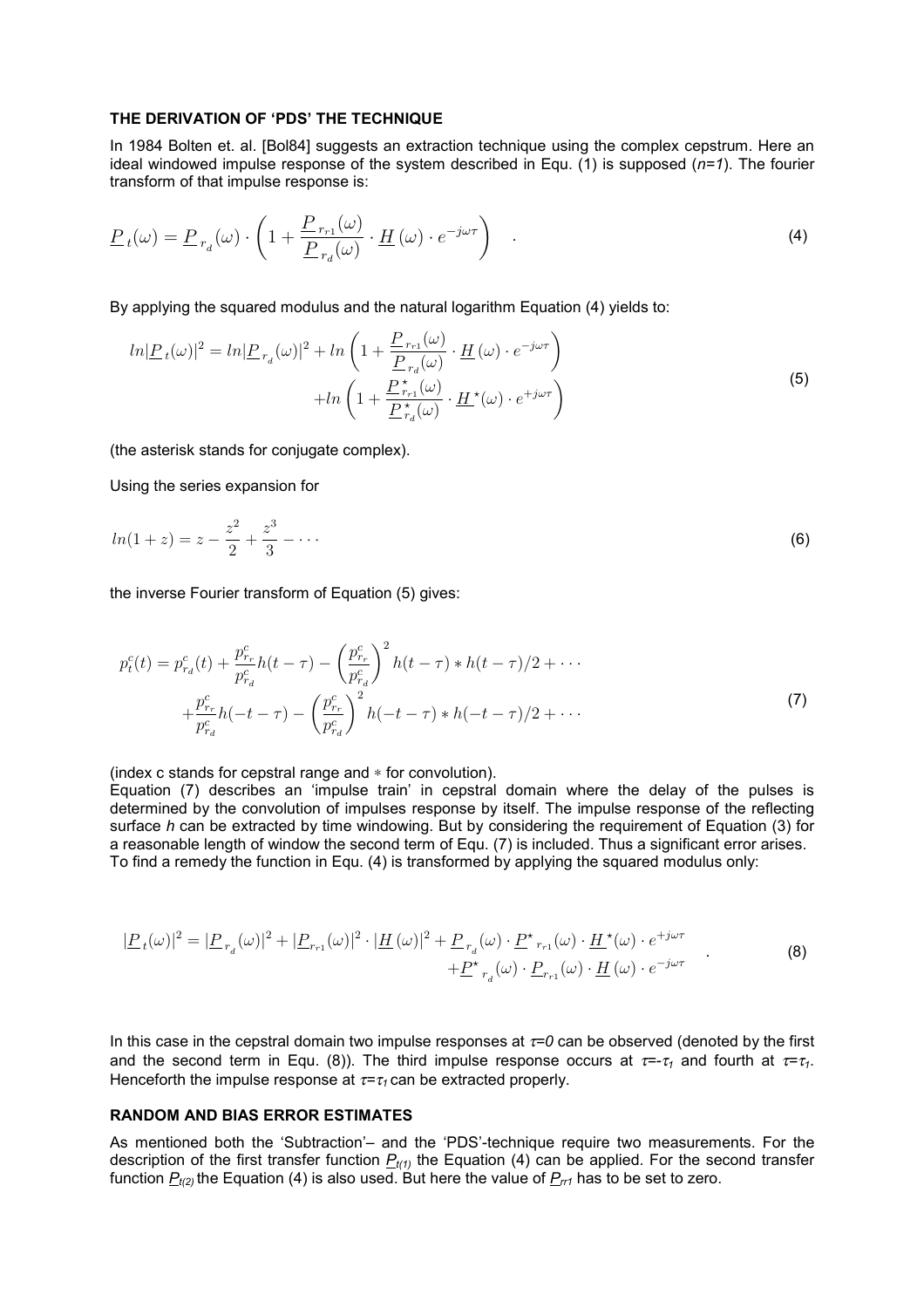By assuming an ideal time window the magnitude of the reflection coefficient for the 'Subtraction"-technique is:

$$
|\underline{R}(\omega)| = \left| \left[ \frac{\left| P_{t(1)}(\omega) \right| \cdot e^{-j\varphi_{t(1)}(\omega)} - \left| P_{t(2)}(\omega) \right| \cdot e^{-j\varphi_{t(2)}(\omega)} \right|}{\left| P_{t(2)}(\omega) \right| \cdot e^{-j\varphi_{t(2)}(\omega)}} \right] \cdot \frac{r_{r1}}{r_d} \right| \tag{9}
$$

and for 'PDS"-technique:

$$
|\underline{R}(\omega)| = \left\| \left[ \frac{\left| P_{t(1)}(\omega) \right|^2}{\left| P_{t(2)}(\omega) \right|^2} \right] * W_n(\omega) \right| \cdot \frac{r_{r1}}{r_d} \quad (10)
$$

Supposing an ideal 'cepstral' window Equ. (10) yields to:

$$
|\underline{R}(\omega)| = \left| \frac{P_{r_d}^2(\omega)}{P_{t(2)}^2(\omega)} \cdot \underline{H}(\omega) \cdot \frac{P_{r_{r1}}(\omega)}{P_{r_d}(\omega)} \cdot \cos\left(Arg\left\{\underline{H}(\omega)\right\} + \omega\tau\right) \right| \,. \tag{11}
$$

## **Bias Error Estimates**

In general the propagation of the bias error is:

$$
\Delta y = \sum_{i=1}^{n} \frac{\partial f}{\partial x_i} \cdot \Delta x_i
$$
\n(12)

For the estimation of the bias error the influence of the following parameters have been considered:

- the mismatch of phase during the measurement of  $P_{t(1)}$  and  $P_{t(2)}$  by introducing a time shift of  $t_1$  and  $t_2$ ,
	- − the mismatch of the magnitude of *Prd(1)*⋅*rd(1)* and *Pt(2)*⋅*rd(2),*
- − the mismatch of the phase of *Prr1* using the parameter <sup>τ</sup>*1*.



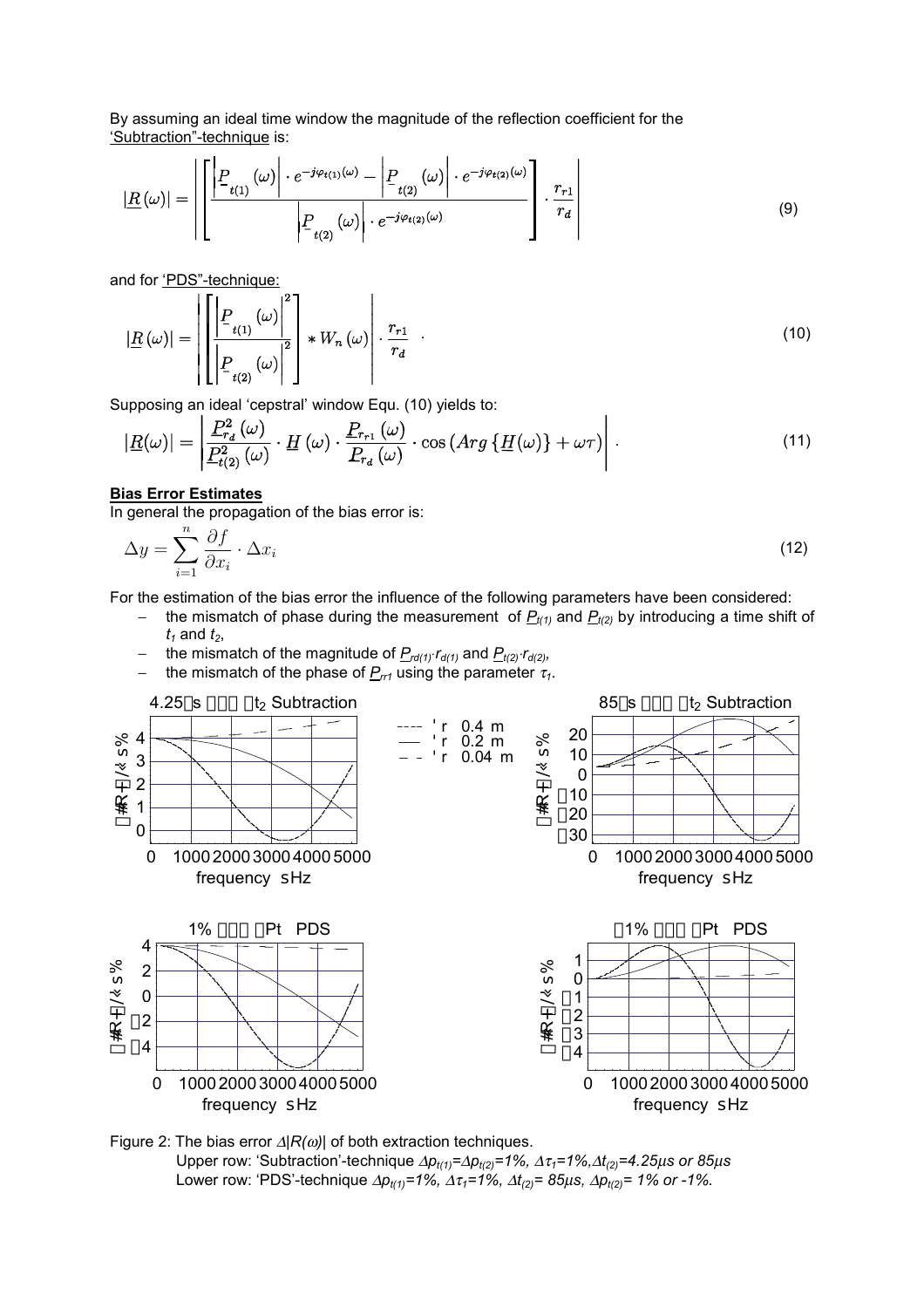In Figure 2 the bias error for both extraction techniques is shown. Clearly visible is the dependence of the bias error on the difference of direct and reflected path  $\Delta r = r_{r1}-r_d$ . The error function upon frequency follows a sine function. A small value of ω∆*r/c* leads to a decrease of the error in the lower frequency range. It has been confirmed that the accuracy of the subtraction technique depends strongly on the match of phase of both measurements  $P_{t(1)}$  and  $P_{t(2)}$ . (see the upper half of Fig. 2, the time shift of 4.25µ*s* corresponds to a twelve times over sampling of the signal *fu=5kHz*). In contrast the 'PDS"-technique doesn't depend on the phase mismatch of  $P_{t(1)}$  and  $P_{t(2)}$ . For a small time shift there is nearly no significant difference in the predicted bias errors for both techniques.

## **The Random Error Estimates**

The law of error propagation for the standard random error is by definition:

$$
\sigma_y = \sqrt{\sum_{i=1}^n \left(\frac{\partial f}{\partial x_i}\right)^2 \cdot \sigma_i^2}
$$
\n(13)

For the estimation of the random error the influence of the following parameters have been considered:

- − the magnitude and the phase of *Pt(1)* and *Pt(2)*,
- − the phase of *Prr1* using <sup>τ</sup>*1*.





Figure 3 shows the normalized random error for the extraction techniques. As observed by the examinations of the bias error the value of random error depends on the difference of the direct and the reflected propagation path. In general for both extraction techniques there is nearly no significant difference in the predicted random errors.

By the way the consideration of *Pt(i)* as transfer functions (sound pressure to electrical signal) allows the estimation of the normalized random error of the measurements using the coherence function [Bendat78] (the coherence function is supported by the most of the common analysis systems):

$$
\varepsilon \left| \hat{P}_{t(i)} \left( \omega \right) \right| = \varepsilon \left| \hat{H}_{xy(i)} \left( \omega \right) \right| \approx \sqrt{\frac{1 - \left[ \gamma_{xy(i)} \left( \omega \right) \right]^2}{\left[ \gamma_{xy(i)} \left( \omega \right) \right]_{n_d}^2}} \tag{14}
$$
\n
$$
\Delta \hat{\varphi}_{t(i)} \left( \omega \right) \approx \varepsilon \left| \hat{H}_{xy(i)} \left( \omega \right) \right| \tag{15}
$$